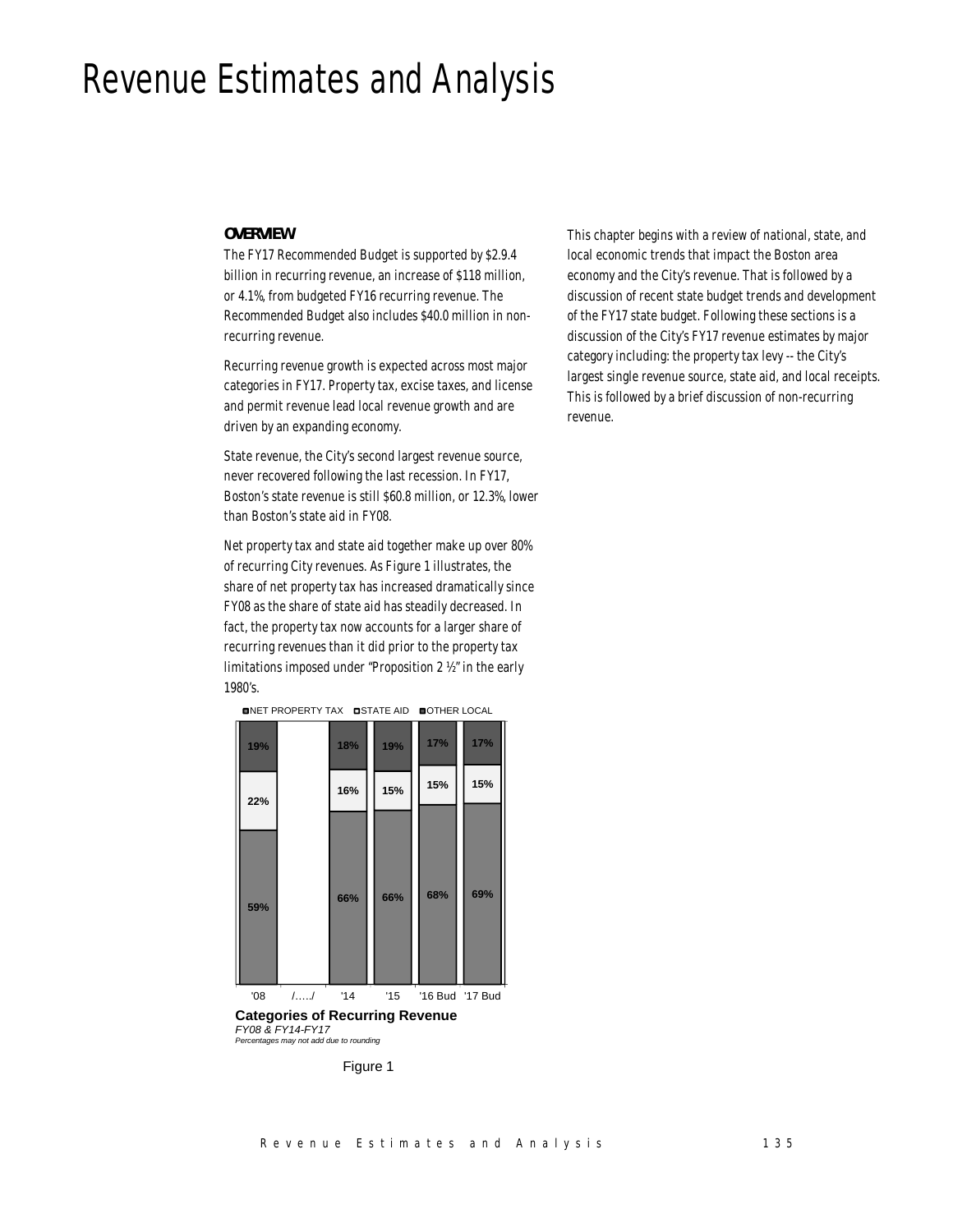## *THE NATIONAL ECONOMY*

A city can control only so much of its economic condition in the near term. And a city's economic condition can positively or negatively affect its ability to raise revenue. As such, the state and national economies are of great importance to the City's well-being. The nation's economic recovery is gaining momentum from a deep recession that officially ended almost six years ago in June 2009.

Since the recession, the U.S. economy has grown in fits and starts since June 2009 as evidenced by GDP growth (Figure 2). Accommodative monetary policy and extended unemployment insurance have back-stopped any slide back into recession. But recently, the housing sector has gained steam and other economic variables seem to be stabilizing and beginning to grow.

Overall economic value as measured by real Gross Domestic Product (GDP) has been positive, but has been relatively slow growth. For all but two of the twenty-two quarters after the recession's official end in the second quarter of 2009 through the fourth quarter of 2015, real GDP has been positive but only averaging 0.5% (Figure 2). The Federal Reserve reaffirmed estimates of moderate economic growth, with real GDP forecast to grow between 2.0% to 2.7% for the calendar year 2016 and 1.8% to 2.5% for 2017.

The seasonally adjusted unemployment rate in the U.S. has been steadily decreasing since the end of the recession to a low of 5.0% in December 2015 (Figure 3). According to Federal Reserve estimates, the



**Real Gross Domestic Product Growth** (Chained 2009 dollars) *2007Q4-2015Q4 & NBER dated recession*





**Unemployment Rates**  *January 2011 - December 2015 Seasonally Adjusted*

#### Figure 3

unemployment rate is expected to continue improving, falling to a range of 4.3% to 4.9% in calendar year 2016 and to a range of 4.5% to 5.0% in 2017.

Inflation has been below the Federal Reserve's target of 2%. The U.S. consumer price index for all urban consumers (CPI-U) increased 1.0% from February 2015 to February 2016. The Federal Reserve projects that inflation will range from 1.2% to 2.1% in 2016 and range from 1.7% to 2.0% in 2017.

Despite the improvements in the labor market and the expectation that inflation would rise to its target of 2%, the Federal Reserve forecasts that economic conditions will evolve in a manner that will warrant only gradual increases to the federal funds rate. For the first time since 2008, the Federal Reserve increased the Federal Funds target rate by 0.25%, to a target range of 0.25% to 0.50% (Figure 4).

## *THE STATE AND CITY ECONOMIES*

During the period of 2004 to 2014, Massachusetts' annualized growth rate of 1.3% (Figure 5) in real Gross Domestic Product (GDP) by state ranked  $24<sup>th</sup>$  out of all 50 states and DC, according to the Bureau of Economic Analysis (BEA). The state remains one of the richest in terms of its GDP per capita -- \$62,122 in 2014 – seventh in the nation and 126% of the national average.

The unemployment rate had been decreasing for both the State and City. The rate in Massachusetts has since fallen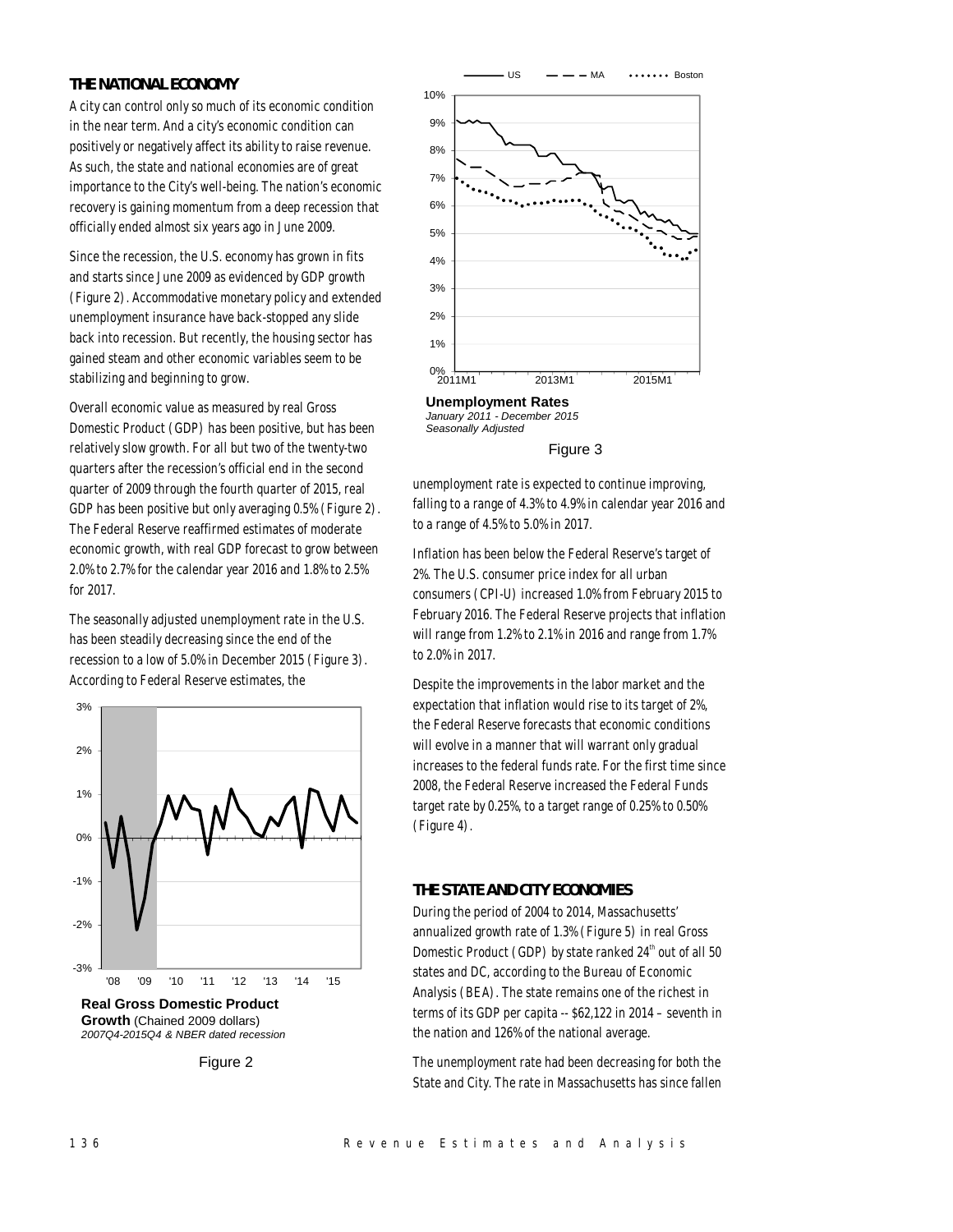



to 4.9% as of December 2015 (Figure 3), which is still higher than the 2.6% seen in the year 2000; however, this is due to growth in the labor force. The state and local economies have regained all jobs lost during the recent recessions and have reached peaks. The City of Boston's unemployment rate has steadily fallen to 4.4% as of December 2015.

Massachusetts wage and salary income in the last quarter of 2015 rose 4.0% over the same quarter 2014, continuing a trend of 18 positive year-over-year quarterly growth rates

since first quarter 2010. Earnings growth by industry grouping over the period of the last quarter in 2014 to 2015 was strongest in "Construction" and "Administrative and support and waste management and remediation services", while "Real estate and rental and leasing" and "Durable goods manufacturing" showed the weakest growth during the same period.

Massachusetts' seasonally adjusted total personal income rose 4.7% from 2014 to 2015,  $12<sup>th</sup>$  out of the 50 states and DC in terms of growth and just above the national average of 4.4%.

(See Boston's People & Economy section of Volume I for more detail on Boston's population and labor force trends)

## *THE COMMONWEALTH BUDGET*

State aid to the City represents its second largest single source of general fund revenue. The State also provides many grants that support city programs and expenditures. Often, changes to law or policy recommendations that affect City expenditures and revenue generating capacity occur within or alongside budget language. As a result, the state budget is of great interest to the City.

## Recent State Budget History

The State has faced several very difficult years of structural budget imbalance and is facing more difficult years ahead despite recent revenue increases. The State has made use of its stabilization or "rainy day" fund in addition to reductions in expenditures and increases in revenue to deal with its structural imbalance. At the close of FY08, the stabilization fund balance was approximately \$2.1 billion. The State had drawn down the balance considerably by the close of FY10 to a low of about \$670 million before revenues began to increase again in FY11. The fund has since increased and stood at about \$1.25 billion at the close of FY15. The remaining balance at the end of FY16 is expected to be \$1.26 billion.

## The FY17 State Budget

Over the past two years, the State's underfunding of the Charter School Tuition Reimbursement led to a \$29 million revenue loss for Boston. Having focused its FY17 state budget advocacy on this item, Boston was optimistic that the State would increase its statewide funding level. Therefore, the Adopted Budget included \$23.2 million in Charter School Tuition Reimbursement, based on funding levels in the Senate Budget. Following release of the City's budget resubmission, the legislature reduced the Charter School Tuition Reimbursement funding level; this change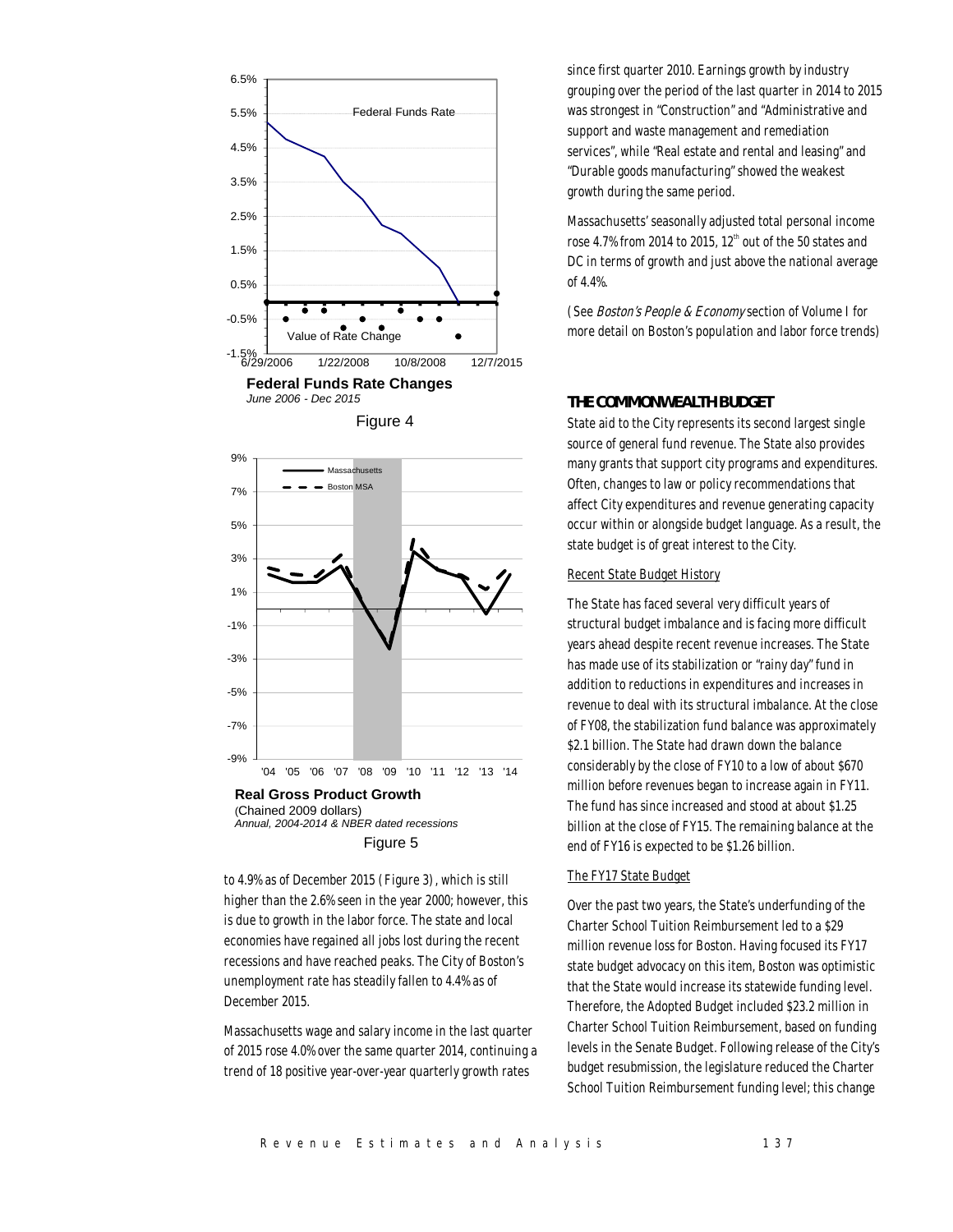is a revenue exposure that Boston will track as it manages the FY17 Budget. This revenue source could also be a larger liability if the state budget fails to remain in balance and emergency 9c cuts are made.

Unrestricted General Government Aid increased by 4.3%, and education aid increased slightly by 1.7% over FY16 levels.

(See State Aid in this chapter)

## *Changes to City Revenue Structure*

The economy and years of State Aid reductions have taken their toll on many municipalities. The consequences have been increased reliance on the property tax, new user fees, and reduced public services throughout the state.

Recognizing the threat to fiscal stability represented by these trends, the City has filed legislation over recent years to diversify and modernize its revenue structure and to secure and grow its tax base.

In FY10, after many years of legislative attempts, municipalities were granted their first new local option revenue stream since the hotel and jet fuel taxes in the mid-1980s. The State offered for local adoption a meals tax at the rate of .75% in addition to the state tax as well as a 2 percentage point increase to the existing 4% local option room occupancy tax, both of which were adopted by the Boston City Council effective October 1, 2009.

The City has recently proposed closing a tax loophole on room occupancy that allows internet resellers to avoid tax on the increment between what they paid for a room night and what they sell it for, which would be a change to the base of the state and local tax and would benefit the State and all municipalities that have adopted the local option room occupancy tax. It has also become a national issue since a room occupancy tax is common across states and localities.

As a matter of course, the City updates its fee and fine structure as needed for any increases necessary to cover the cost of providing services or deterring undesired behavior. The Fire Department will submit a comprehensive fee package to bring their fees closer to the cost of the services provided, which had last been done for the FY12 budget. Several other departments have expressed interest in reviewing existing fee structures by removing antiquated fees that no longer apply to the current services or adding new fees for new services that will be reviewed in the upcoming months.

## *REVENUE ESTIMATES*

## *The Property Tax*

The property tax levy has always been the City's largest and most dependable source of revenue. In FY16, the net property tax levy (levy less a reserve for abatements) totals \$1.923 billion, providing 68.3% of recurring revenue. In FY17, the net property tax levy is estimated to total \$2.017 billion and accounts for 68.7% of budgeted recurring revenues.

The increases in the gross property tax levy have been steady and consistent from FY85, under the allowable new growth provisions of "Proposition 2 ½", to FY16 ranging from a low of \$28 million to a high of \$95 million over the period. However, because of the increasing property tax levy base, the \$29.9 million increase in FY85 represented an 8.9% increase, while the \$94.2 million rise in FY16 represents only 5.0% growth. It is important for the financial health of the City that the property tax levy continues to grow, but efforts continue to reduce reliance on the property tax through increasing existing or establishing new local revenue sources as discussed in the previous section.

Proposition 2 ½ has been the overwhelming factor affecting the City's property tax levy since being passed in 1980. Proposition 2 ½ limits the property tax levy in a city or town to no more than 2.5% of the total fair cash value of all taxable real and personal property. It also limits the total property tax levy to no more than a 2.5% increase over the prior year's total levy with certain provisions for new construction. Finally, Proposition 2 ½ provides for local overrides of the levy limit and a local option to exclude certain debt from the limit by referendum. The City of Boston has never sought a vote to either override the levy limitations or exclude any debt from the limit. In each year since FY85, the City has increased its levy by the allowable 2.5%. These increases have grown as the levy has grown, beginning in FY85 at \$8.4 million and reaching \$49.1 million in FY17.

During these same years, the levy has also been positively impacted by taxable new value or "new growth." New growth can arise from both real and personal property. New growth is expected to be approximately \$44.0 million in FY17, which is a slight decrease from FY16 new growth. Property tax growth from new growth has exceeded that from the allowable 2.5% increase in 20 of the last 33 years.

While the total tax levy has continually gone up, property values in Boston declined during the recent tough years in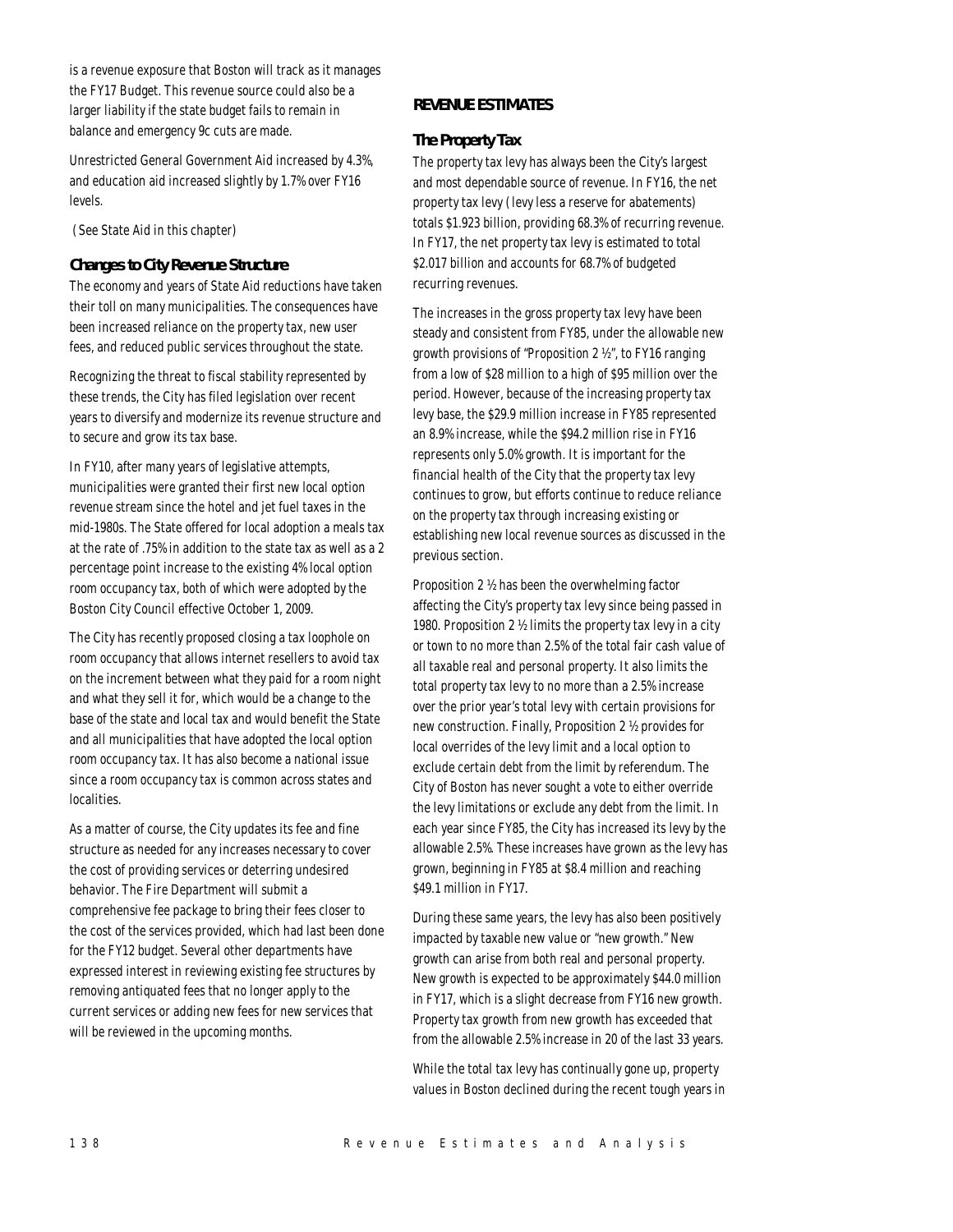the residential and commercial real estate markets. FY10 and FY11 were only the first and second declines in property values recorded in the City since FY94. Recently, property values in Boston have been increasing steadily. In FY15, property values increased by \$10.9 billion or 10.9%, and in FY16, property values increased by \$17.3 billion or 15.6% to \$128 billion.

The percentage of the total tax levy being borne by residential taxpayers increased from 36.2% to 39.4% between FY09 and FY16 (Figure 6). This shift is due to the larger decrease in commercial property values in the levy compared to residential property values. At its recent lowest point, the residential levy was nearly 32% of the total levy.



Indicators of the property tax in the current economy are improving as well. Office vacancy rates, an indicator of commercial real estate value, are declining from their peak. According to the firm Colliers International, the City had a vacancy rate of 8.9% as of fourth quarter 2015. The National Association of Realtors reports that in the fourth quarter of 2015, the median sale price of a single-family home in Boston was \$450,500, an increase of 3.4% over the same quarter in 2014.

Any significant decline in property values can present a problem for cities as dependent on the property tax as Boston. As property values decreased in the early 1990's, and the City continued each year to maximize the allowable levy increase under Proposition 2 ½, the levy rapidly approached the levy ceiling of 2.5% of total assessed value. Reaching the 2.5% ceiling would have further limited the City's capacity to increase the annual levy.

However, due to years of strong new growth increases, the City has some space between its FY16 net effective tax rate of 1.53% and the tax levy ceiling of 2.5% (Figure 7). If the real estate market were to depreciate, the City's lack of proximity to the 2.5% property tax rate threshold will insulate revenues from an immediate shock. However, if values were depressed long enough, future growth of the property tax would be impaired.



## Figure 7

#### *State Aid*

State aid refers primarily to distributions from the Commonwealth to municipalities for Chapter 70 Education Aid, Unrestricted General Government Aid, Charter School Tuition Reimbursement along with other relatively small Commonwealth programs such as library aid and various reimbursements. State aid, as it is used here, excludes any grants to or offsets for direct expenditure by City departments. It also includes reimbursements from the Massachusetts School Building Authority (MSBA).

The City received general fund gross state aid totaling \$422.4 million in FY14 and \$413.4 million in FY15. The City expects to receive \$424.0 million in state aid in FY16 and has budgeted \$432.6 million in gross state aid in FY17, 2% over FY16.

"Municipal Charges", also known as, "State Assessments" are charged by the Commonwealth to municipalities for items such as Charter School Tuition Reimbursement and MBTA service. State aid distributions are reduced by the amount of assessments charged to a municipality. The City paid \$194.1 million in FY14 and \$211.7 million in FY15. The City expects to pay \$234.5 million in assessments in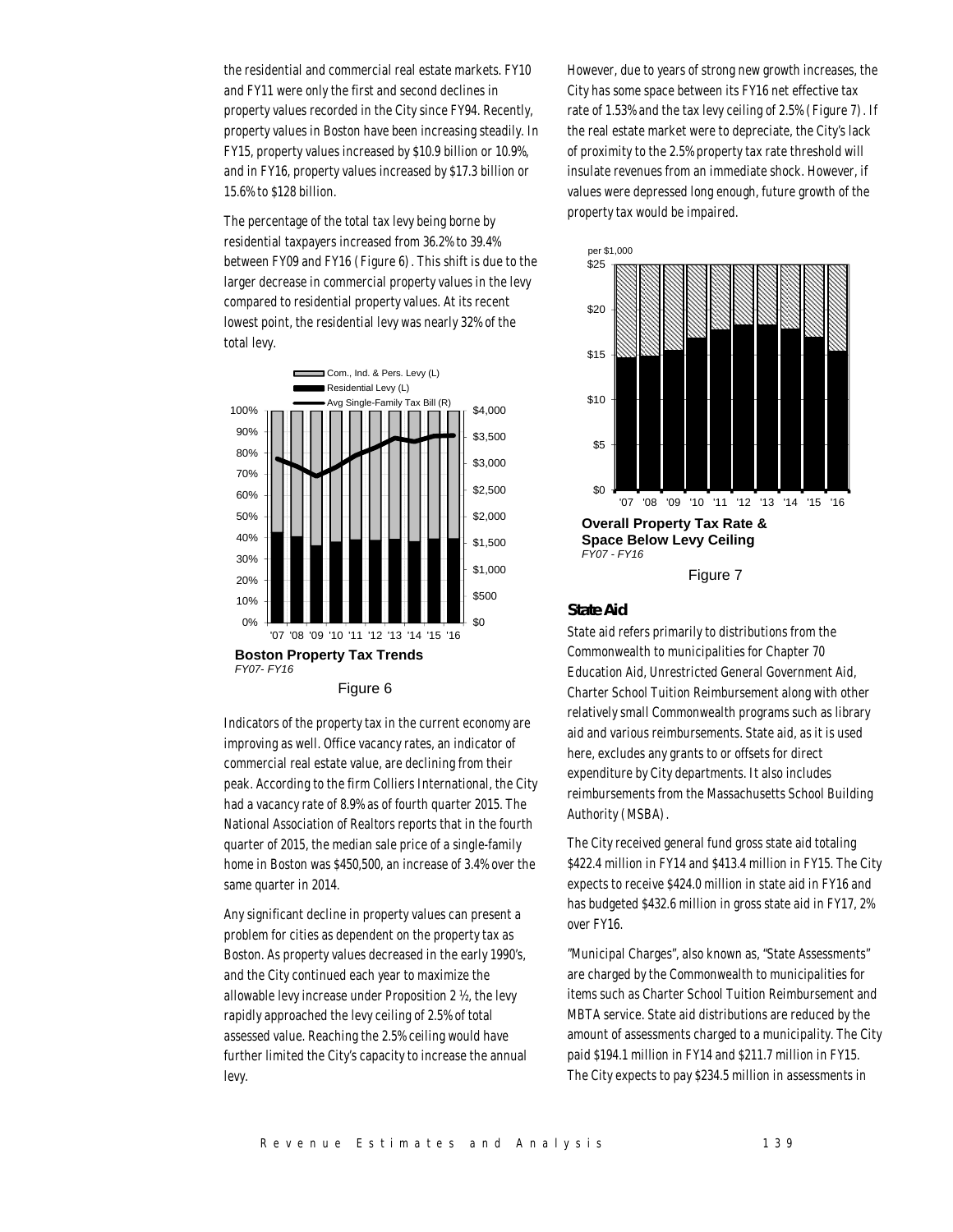FY16 and is budgeting \$245.4 million in FY17. The largest assessments are those of the Charter School Tuition and MBTA. The former has rapidly increased since the enactment of the 2010 legislation that expanded the number of charter school seats.

Net state aid, which is gross state aid revenue minus state assessments, has been trending down steeply since FY02. The rapid annual increase in the Charter School Tuition Assessment, combined with reductions in education and general government aid, contributed to this trend (Figure 8). With a decrease in net state aid for FY17, Boston is \$177.8 million, or 56%, below its FY08 level of net state aid of \$365.1 million. This loss of resources has put extraordinary pressure on the property tax and other local revenue sources as well as levels of expenditures. To mitigate some of this loss, the state expanded local option taxing authority and created savings opportunities, but their combined value does not offset the aggregate losses in net state aid.





Net state aid amounted to \$228.3 million in FY14 and \$201.8 million in FY15. FY16 budgeted net state aid totals \$189.5 million and the FY17 Budget assumes a reduction to \$187.2 million.

## Education Aid

In 1993, the Commonwealth began an effort to increase and equalize funding for local education. The Chapter 70 formula derived from that effort establishes a foundation budget, or a minimum level of education spending in each school district, which the state and district then share the cost of funding. The Chapter 70 Education Aid formula does not work for Boston. Despite the Commonwealth adding over \$900 million to Chapter 70 Aid since FY08, Boston's Chapter 70 Aid is only \$300 thousand higher than it was in FY08. The City received Chapter 70 education aid totaling \$209.4 million in FY14 and \$211.0 million in FY15. The City expects to receive \$212.6 million from the state in FY16 and \$216.1 million in FY17, a 1.7% increase from FY16.

Boston's Charter School Tuition Assessment is projected to increase by \$9.9 million (6.8%) over the FY16 budget, as over 10,000 students are projected to attend a Commonwealth Charter School in FY17. Boston has seen its charter school costs rise dramatically since the enactment of the 2010 Achievement Gap Legislation (130% or \$88.5 million between 2011 and 2017).

Unfortunately the Commonwealth has not fulfilled its obligation under the 2010 law to fund Charter School Tuition Reimbursement, totaling about \$29 million in lost revenue for Boston in FY15 and FY16.

In the 2010 law, when tuition payments increase for a given school district over the prior year, the state reimburses that district for 100% of the increased cost in the first year (when the formula is fully-funded). The state then reimburses 25% of this first year increase amount for each of the subsequent five years. Cities and town are also reimbursed for the portion of the charter school assessment related to facilities. Because the Commonwealth has underfunded the appropriation, the Commonwealth has only funded a portion of the first year costs, and cities and towns have not been reimbursed for the subsequent five years.

The net cost of charter schools to the City has been increasing rapidly: in FY14 the cost was \$75.2 million and in FY15, \$104.6 million. In FY16 the City has budgeted a \$121.9 million net impact, and in FY17, \$133.6 million (Figure 9).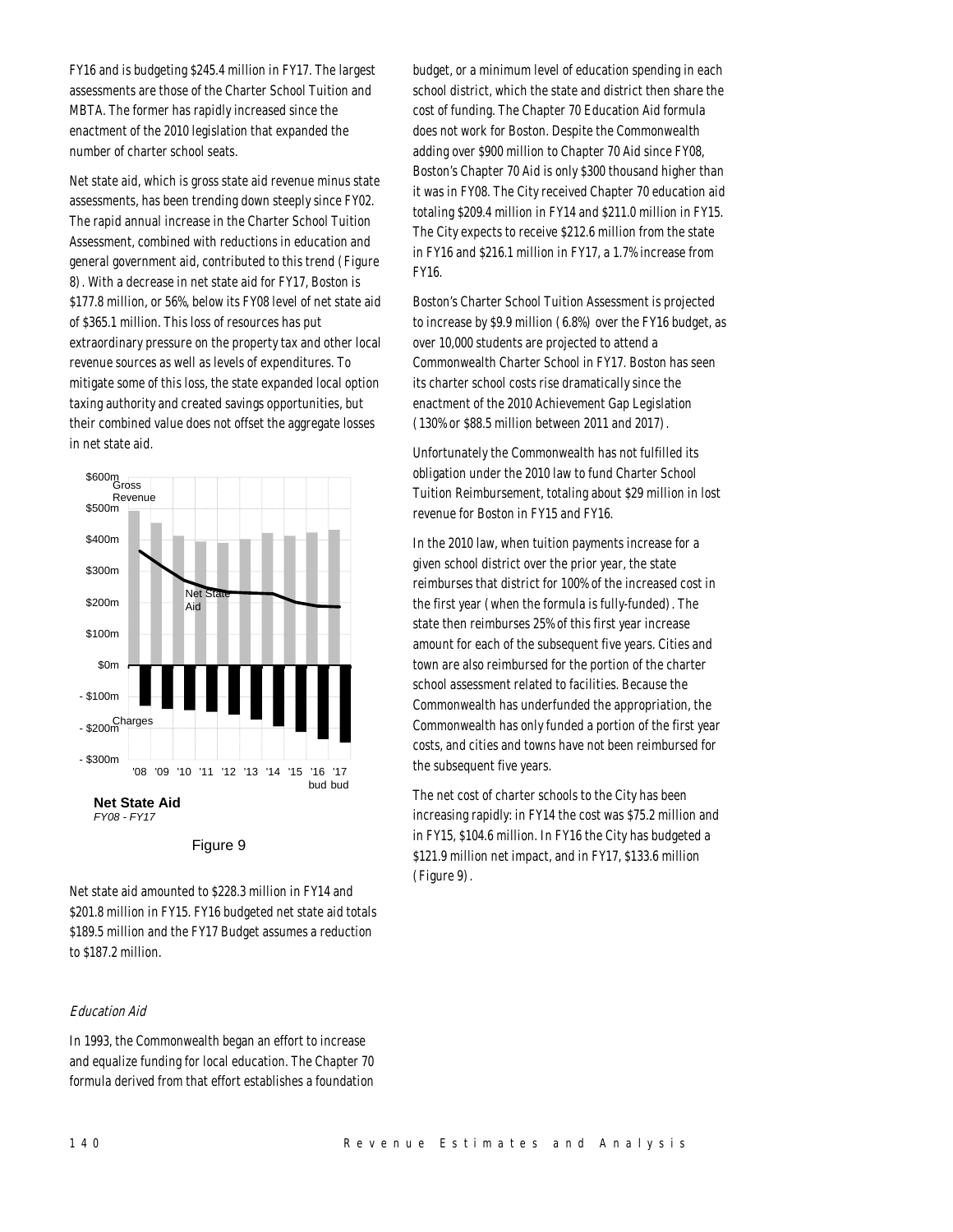

Unrestricted General Government Aid (UGGA)

For the FY10 budget and going forward, the Governor and the Legislature combined general government aid from Additional Assistance and Lottery into one account - UGGA. Revenue derived from the State's lottery now accounts for nearly all funds dispersed through UGGA. The current distribution of UGGA is a weighted average of both Lottery and Additional Assistance distributions of the past.

For Boston, the combined accounts totaled \$164.0 million in FY14 and \$168.6 million in FY15. In FY16, the City will receive \$174.7 million and has budgeted for an increase to \$182.2 million for FY17.

#### *Local Receipts*

The City annually collects a significant amount of recurring revenues other than Property Tax or State Aid. In sum, the City collected \$487.0 million in FY14 and \$527.7 million in FY15 from these sources. The City expects to exceed the mid-year budget estimate of \$469.6 million in FY16 and collect \$485.6 million in FY17 (Figure 10).



*FY07 - FY16 (adj. for actual base hotel collections) FY12 forward includes all hotel tax*

#### Figure 10

Revenue from excise taxes, payments-in-lieu-of-taxes, licenses and permits, fees and fines, investment income and available funds are part of this local receipts group (Figure 10). Forecasts of these revenue types are done by detailed econometric modeling or trending historical collections, depending on the specific revenue source and the availability of other data.

#### Excise Taxes

The Commonwealth imposes an excise in-lieu of property tax on motor vehicles, the proceeds of which are received by the municipality where the vehicle is principally kept. The excise is a uniform rate of \$25 per \$1,000 of vehicle valuation. Valuations are determined by a statutorilydefined depreciation schedule based on the manufacturer's list price and the year of manufacture.

Motor vehicle excise revenue totaled \$53.0 million in FY14 and \$53.0 million in FY15. The City expects motor vehicle excise revenue to exceed the \$49.2 million budgeted in FY16 and rise to \$53.0 million in FY17. Since the excise tax lags the sale of the vehicle, this revenue estimate is generated based on state projections of current year tax collections on motor vehicle sales in the Commonwealth.

The Commonwealth granted municipalities a new local option tax on restaurant meals beginning October 1, 2009. The City adopted this tax and received \$24.4 million for FY14. In FY15, the City collected \$25.9 million. In FY16, the City expects to meet the budgeted \$25.5 million and the FY17 budget assumes an increase to \$26.0 million. This revenue is estimated using the income of area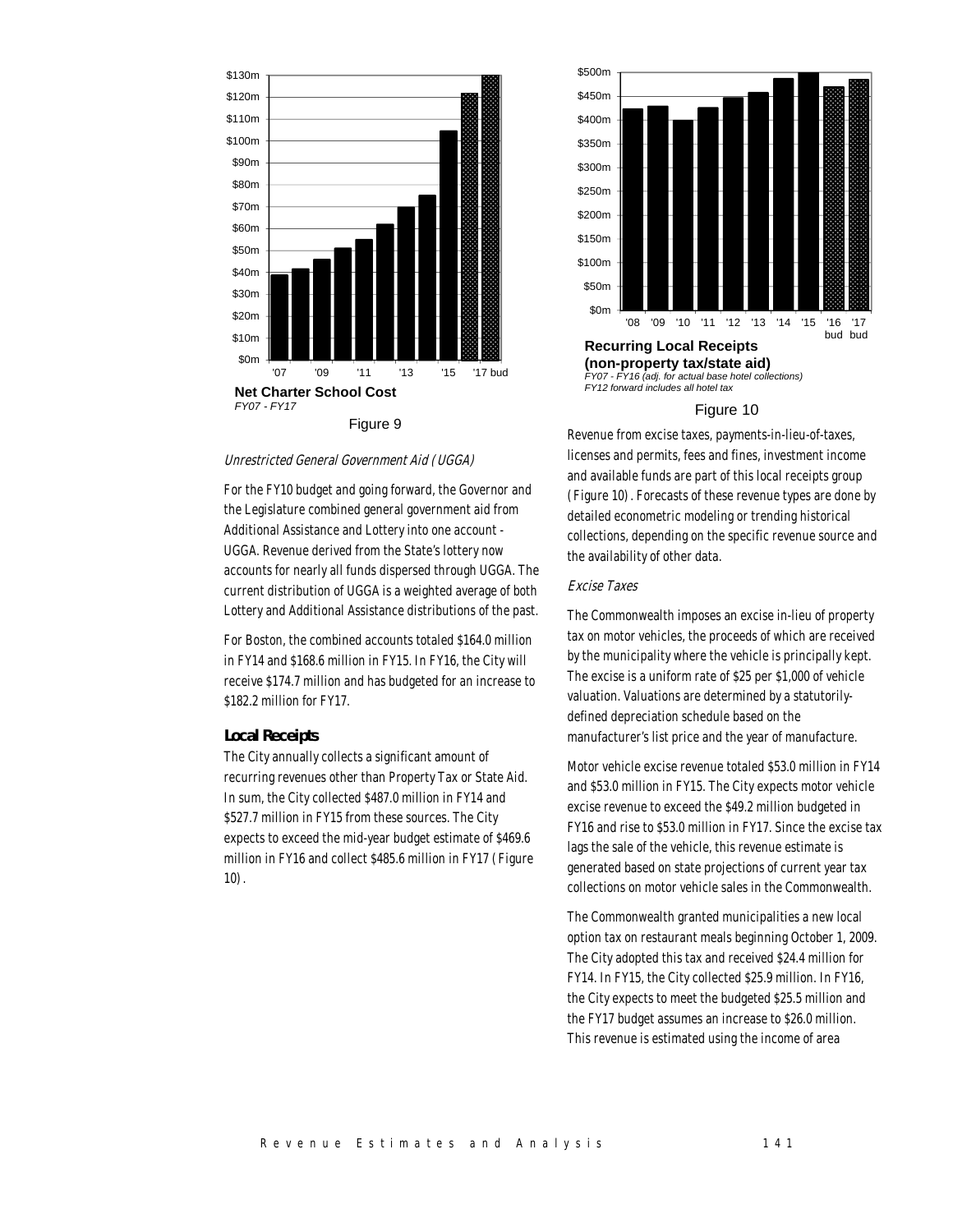

Figure 11

residents, employment numbers for local restaurants, expected local room occupancy excise revenues (a driver of restaurant meals), and historical trends.

The local room occupancy excise amounts to 6.0% of the total amount of rent for each hotel or motel room occupied. This rate was increased in the fall of 2009 from 4.0%, along with the enactment of the new meals tax. Another 5.7% excise tax is directed to the state general fund and another 2.75% fee to the state's convention center fund, for a total tax from all sources on hotel rooms in the City of 14.45%. Room occupancy excise revenue to the City totaled \$71.1 million in FY14 and \$83.5 million in FY15. The City expects to exceed the \$77.0 million budgeted in FY16 due to very strong hotel bookings. The FY17 budget estimates an increase to \$80.0 million.

Room occupancy excise receipts are estimated based on air travel statistics from Logan International Airport, leisure and hospitality employment numbers, and the consumer price index for recreation for Boston.

The vehicle rental surcharge is a revenue-sharing arrangement with the Commonwealth. Under this arrangement, all vehicle rental contracts originating in the City are subject to a \$10 surcharge. The City receives \$1 of this surcharge. The City received \$1.1 million in FY14 and \$0.3 million in FY15. In FY16, the City expects to exceed the budgeted \$0.3 million and the FY17 budget assumes an increase to \$1.3 million.

The excise on the sale of jet fuel is 5% of the average sales price of the previous quarter, but not less than five cents per gallon. Increases in fuel prices lead to increased jet fuel excise revenue. Recent jet fuel prices have decreased sharply from their peak in FY12, but are showing signs of recovery. Jet fuel excise revenue totaled \$37.1 million in

## FY14 and \$29.7 million in FY15. The City expects this revenue source to exceed the \$27.0 million budgeted in FY16 due to a late payment from FY15. The FY17 budget estimates this revenue source to increase to \$30.0 million. Estimates incorporate fuel price forecasts from the Energy Information Administration (EIA) and air traffic volume from Logan International Airport.

## Parking Fines

In FY15, the City issued over 1.2 million parking tickets and has maintained a 93% rate of collection on those tickets. The major factors contributing to the City's successful collection rate include non-renewal of violator's registration and license by the Registry of Motor Vehicles until penalties are paid, booting and towing of vehicles, increased ability to recover fine payments from rental agencies, and systematic collection of fines for company cars and leased vehicles. The City also contracts with a third-party vendor to collect delinquent fines from out of state vehicles and other hard to reach offenders.

The City collected parking fine revenue of \$56.6 million in FY14 and \$57.1 million in FY15. Parking fine revenue is expected to reach the \$57.0 million budgeted in FY16 and \$57.0 million in FY17.

## Interest on Investments

In general, the City's level of investment income is a function of prevailing short-term interest rates and daily cash balances. Since June 2007, interest rates have been reduced in an effort to stimulate the economy out of recession. Given the very low interest earnings potential of recent years, the Treasury department had instead engaged in a compensating balance approach with banks, having fees paid through depositing minimum balances. Investment income totaled \$57,000 in FY14 and \$61,000 in FY15. The City projects interest income will exceed the \$50,000 budgeted in FY16. In FY17 the City will reduce the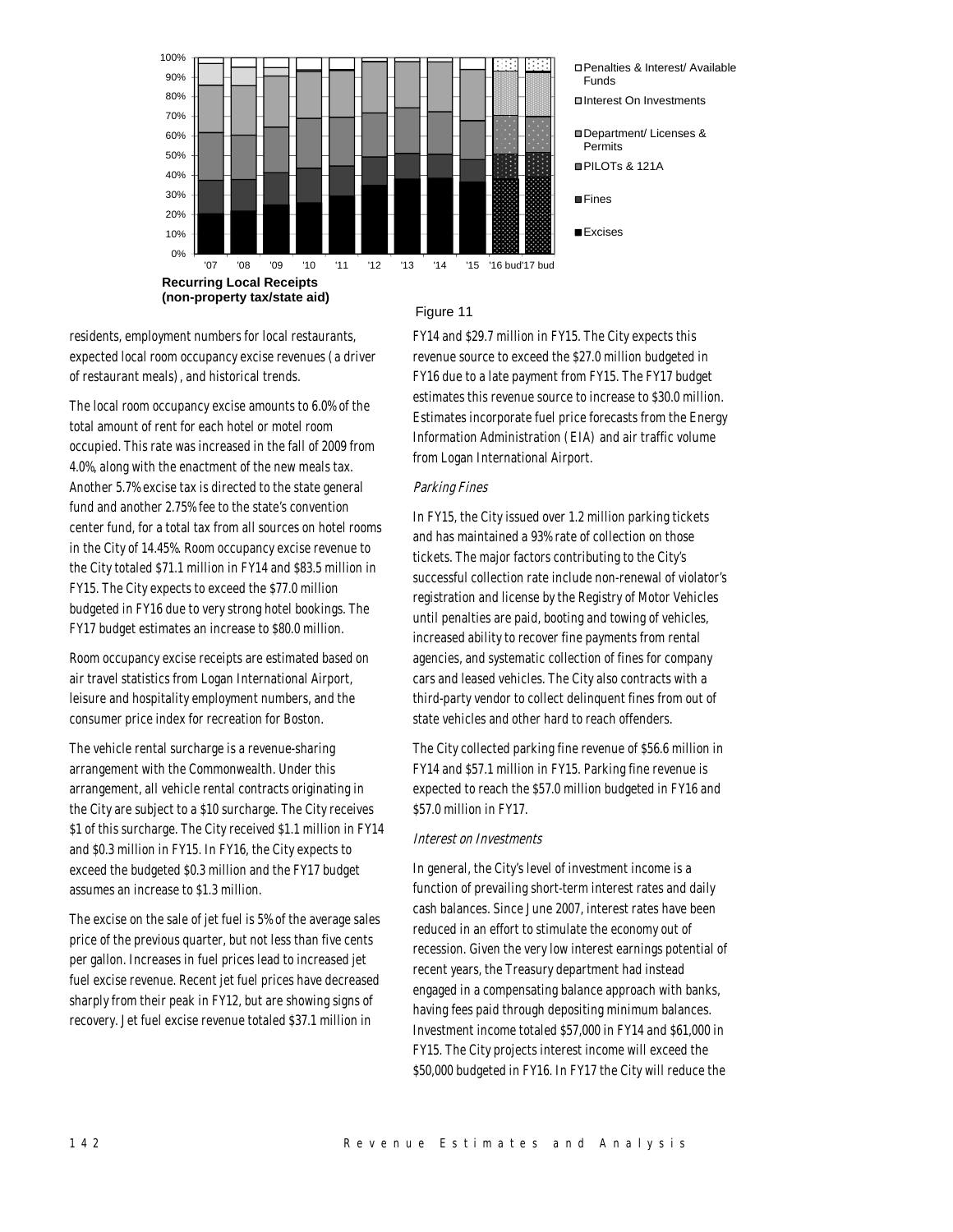amount required to maintain a compensating balance (due to the need to offset credit card fees becoming unnecessary), and instead invest this money. By standardizing practices and adding fees to the cost of point of sale transactions, revenue from Interest on Investments is estimated to increase by \$2.8 million.

#### Payments in Lieu of Taxes

Payments in Lieu of Taxes (PILOTs) are payments made by property tax-exempt institutions located in the City, including hospitals, universities, and cultural institutions. These are voluntary contributions for municipal services such as police and fire protection, street cleaning, and snow removal.

Growth in PILOT's comes from new agreements, escalations that adjust the payments for inflation, and renegotiation or expansion of current agreements. The Massachusetts Port Authority (MassPort) currently provides over 40% of the PILOT revenue the City receives annually.

In April 2010, a Mayoral appointed task force released a report suggesting more standardization of PILOT agreements. Specifically, each agreement should represent, in cash or in-kind, 25% of the amount of tax that would be due if properties were not tax exempt. This type of change would generate more revenue than what is currently collected while providing some equity across paying institutions. New agreements under this framework were adopted in FY12 and that year includes the first installment of a five-year phase-in period to the new amounts. FY17 is the first year after that phase-in period.

Payments in lieu of taxes totaled \$43.4 million in FY14 and \$49.4 million in FY15. The City expects this revenue source to meet the \$44.1 million budgeted for FY16 and estimates \$44.5 million in FY17.

## Urban Redevelopment Chapter 121A

Massachusetts General Law (MGL), Chapter 121A allows local governments to suspend the imposition of property taxes at their normal rates in order to encourage redevelopment. Chapter 121A revenues are based on two separate sections of the law as described below.

The Urban Redevelopment Corporation excise (Chapter 121A, section 10) is collected in-lieu-of-corporate income tax for which the Commonwealth acts as the collector and distributes the proceeds to municipalities. In most cases, the formula for the 121A, section 10 excise in-lieu-of-tax is \$10 per \$1,000 of the current cash value of property plus 5% of gross income. In FY13 and FY14, the City received

Chapter 121A, section 10 distributions of \$31.6 million and \$26.2 million, respectively. In FY16, Chapter 121A section 10 revenues are budgeted at \$25.0 million and \$22.8 million for FY17. The decrease in this line is a result of the expiration of several Chapter 121A section 10 agreements and the properties transitioning back to regular property taxes. They contribute to the new growth portion of the property tax levy.

In addition to the Section 10 payments collected by the Commonwealth described above, most 121A corporations have individual agreements with the City that result in additional payments made directly to the City. These "Section 6A" agreements are complex, with actual amounts owed dependent on a formula that varies widely. The City collected Section 6A payments of \$27.7 million in FY14 and \$26.3 million in FY15. The City expects Section 6A collections to reach the FY16 budget of \$19.8 million and decrease to \$15.0 million in FY17.

### Miscellaneous Department Revenue

This category contains several large accounts and many more small accounts. The largest revenue source in this category is Municipal Medicaid reimbursements for school health services. This federal reimbursement, administered by the State, began in FY94. The City received \$6.2 million in FY14 and \$7.1 million in FY15. Municipal Medicaid reimbursement is expected to reach the midyear annual budget estimate of \$6.5 million in FY16 and increase to \$7.0 million in FY17.

Other Miscellaneous Department Revenue, consists of miscellaneous fees for services, rents, and reimbursements, is budgeted at \$13.5 million and \$14.8 million in FY16 and FY17, respectively. This category of revenues is estimated largely by historical trend.

#### Licenses and Permits

This category is dominated by building permit revenue, from which the City received \$40.1 million and \$51.7 million in FY14 and FY15 respectively. Building permit revenue is expected to exceed the \$33.0 million budgeted in FY16, and is projected to increase to \$35.0 million in FY17. This estimate is a conservative estimate based on historical trends and analysis on real estate market and investment trends.

The next largest license and permit revenue is the cable television license fee from which the City received \$6.5 million in FY14 and \$8.1 million in FY15. The City has budgeted \$6.5 million in FY16 and FY17.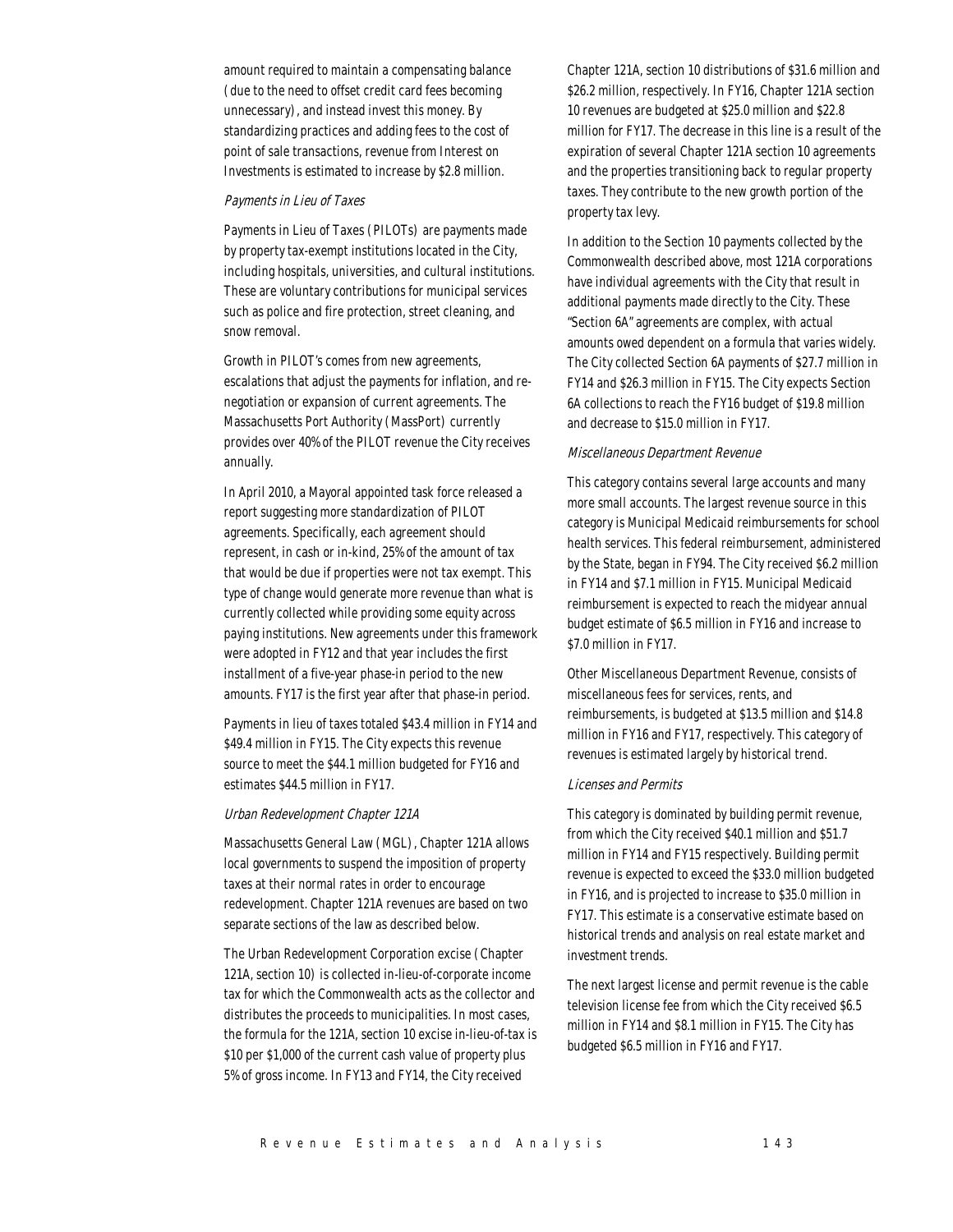Alcoholic beverage licensing is the only other revenue source in this category that regularly exceeds \$4 million in annual revenue. Alcoholic beverage licenses are budgeted at \$3.8 million in FY16 and \$4.2 million FY17.

## Penalties and Interest

Taxpayers are assessed both a penalty and interest for late payments of property tax bills, motor vehicle excise bills and other payments. The City collected \$10.4 million in such penalties and interest in FY14 and \$13.1 million in FY15. Actual penalty and interest collections for FY16 will meet the current midyear budget estimate of \$9.9 million and are projected to be \$10.2 million in FY17.

## Available Funds

Most of the City's general fund budget is supported by the revenues that are estimated to come in during the course of the fiscal year, including property tax, excises, state aid, and the various other categories of revenues described above. Available funds are linked to a separate category of expenditure appropriation - those supported by immediately available fund transfers.

The only two significant available funds that the City generally budgets each year are parking meter revenues to support the Transportation Department, and cemetery trust monies which are used to support the City's maintenance of its public cemeteries. Both special funds have fees collected during the course of the year. By transferring out less than what is collected over the years, the City has built up the balances in these funds. Trust fund balances, such as the cemetery trust, also benefit from the opportunity to invest in securities offering a higher return than short-term fixed-income investments.

The City did not transfer any funds in FY14 and transferred \$19.0 million from the parking meter fund to the general fund in FY15. The City expects to transfer \$20.5 million from the parking meter fund to the general fund in FY16 and \$22.5 million in FY17. The City also plans to transfer \$950,000 from the cemetery trust fund to the General Fund in FY16 and in FY17.

(See Financial Management section of Volume I for detail)

## *Non-Recurring Revenue*

## Surplus Property

The surplus property disposition fund contains the proceeds from the sale of various City land or buildings. The use of these funds is usually restricted to one-time

expenditures. No funds are included in the FY17 Budget from this revenue source.

## Budgetary Fund Balance

Budgetary Fund Balance can be appropriated for use during the fiscal year after certification by the DOR. Budgetary Fund Balance is more commonly referred to as "Free Cash" when used this way. This item is most simply described as the portion of available reserves, generated to a considerable degree by annual operating surpluses, which the City can responsibly appropriate for spending.

The FY15 Budget did not use any fund balance, instead using recurring revenue to support the appropriation for Other Post-employment Benefits (OPEB), the liability associated with retiree health insurance costs. The FY16 and FY17 budget assume the use of \$40.0 million to support OPEB.

(See Financial Management section of Volume I for more detail on this revenue source)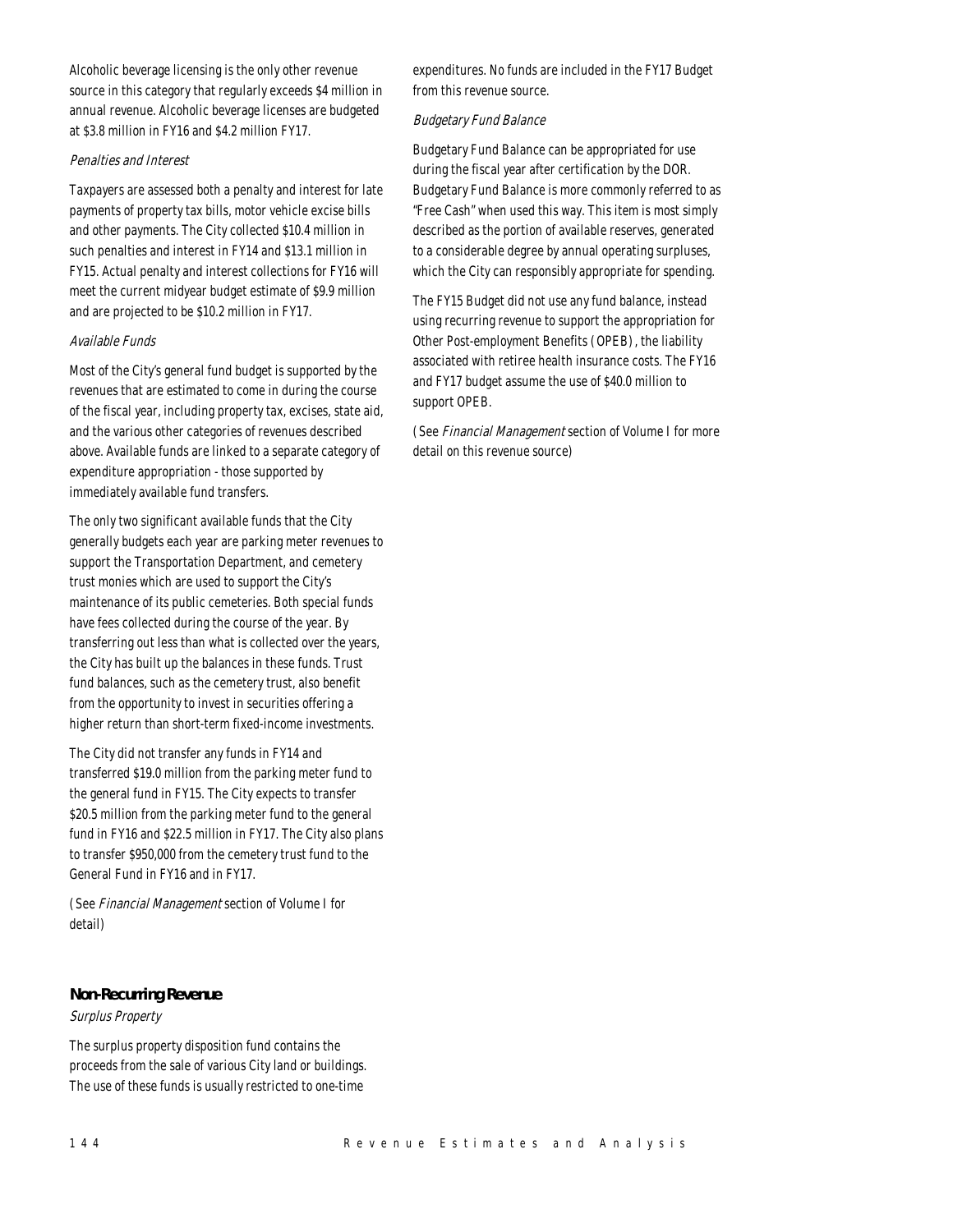# **CITY OF BOSTON REVENUE SUMMARY**

|                |                                                                   |                 | <b>FY14</b>          | <b>FY15</b>          | <b>FY16</b>          | <b>FY17</b>          |
|----------------|-------------------------------------------------------------------|-----------------|----------------------|----------------------|----------------------|----------------------|
|                |                                                                   |                 | <b>Actual</b>        | Actual               | <b>Budget</b>        | <b>Budget</b>        |
|                | <b>PROPERTY TAX LEVY</b>                                          |                 | 1,779,782,760        | 1,875,145,255        | 1,961,476,603        | 2,055,330,707        |
|                | <b>OVERLAY RESERVE</b>                                            |                 | (34, 878, 456)       | (35,866,506)         | (38, 045, 747)       | (38, 323, 144)       |
|                |                                                                   | <b>Subtotal</b> | 1,744,904,304        | 1,839,278,749        | 1,923,430,856        | 2,017,007,563        |
|                | <b>EXCISES</b>                                                    |                 |                      |                      |                      |                      |
|                | <b>Motor Vehicle Excise</b>                                       |                 | 52,972,140           | 52,922,322           | 49,186,462           | 53,000,000           |
| 40601          | Meals Excise                                                      |                 | 24,368,467           | 25,870,183           | 25,500,000           | 26,000,000           |
| 40129          | Room Occupancy Excise                                             |                 | 71,129,242           | 83,451,278           | 77,000,000           | 80,000,000           |
| 40130          | Jet Fuel Excise                                                   |                 | 37, 116, 703         | 29,707,187           | 27,000,000           | 30,000,000           |
| 41113          | Vehicle Rental Surcharge                                          |                 | 1,141,665            | 251,532              | 250,000              | 1,250,000            |
| 40140          | <b>Condominium Conversion Excise</b>                              |                 | 440,000              | 352,000              | 350,000              | 350,000              |
|                | <b>Boat Excise</b>                                                |                 | 59,987               | 65,885               | 65,000               | 65,000               |
|                |                                                                   | <b>Subtotal</b> | 187,228,205          | 192,620,387          | 179,351,462          | 190,665,000          |
|                | <b>FINES</b>                                                      |                 |                      |                      |                      |                      |
|                | <b>Parking Fines</b>                                              |                 | 56,554,632           | 57,126,503           | 57,000,000           | 57,000,000           |
| 45104          | Code Enforcement - Trash                                          |                 | 696,286              | 1,033,300            | 700,000              | 700,000              |
|                | <b>Other Fines</b>                                                |                 | 2,623,094            | 2,494,265            | 2,660,000            | 2,660,000            |
|                |                                                                   | <b>Subtotal</b> | 59,874,011           | 60,654,068           | 60,360,000           | 60,360,000           |
| 47151          | <b>INTEREST ON INVESTMENTS</b>                                    |                 | 56,659               | 60,998               | 50,000               | 2,843,644            |
| 40167          | <b>PILOTS</b>                                                     |                 | 24,868,762           | 29,140,414           | 25,000,000           | 25,000,000           |
| 40168          | Other Payments In Lieu of Taxes                                   |                 | 452,161              | 1,183,162            | 500,000              | 500,000              |
| 40169          | Massport                                                          |                 | 18,092,412           | 19,089,784           | 18,611,795           | 18,970,031           |
|                |                                                                   | <b>Subtotal</b> | 43,413,336           | 49,413,360           | 44, 111, 795         | 44,470,031           |
|                | <b>URBAN REDEVELOPMENT CHAPTER 121</b>                            |                 |                      |                      |                      |                      |
| 40230          | Urban Redev. Chap. 121B Sec. 16                                   |                 | 2,747,258            | 3,148,808            | 2,800,000            | 6,000,000            |
| 40231          | Urban Redev. Chap. 121A Sec. 6A                                   |                 | 27,675,984           | 26,268,387           | 19,750,000           | 15,000,000           |
| 41013          | Urban Redev. Chap. 121A Sec. 10                                   |                 | 31,634,327           | 26,197,951           | 25,000,000           | 22,800,000           |
|                |                                                                   | <b>Subtotal</b> | 62,057,570           | 55,615,146           | 47,550,000           | 43,800,000           |
|                | <b>MISC. DEPARTMENT REVENUE</b>                                   |                 |                      |                      |                      |                      |
| 43105          | <b>Registry Division Fees</b>                                     |                 | 1,612,967            | 1,578,952            | 1,500,000            | 1,600,000            |
| 43109          | Liens                                                             |                 | 579,950              | 633,775              | 615,000              | 625,000              |
| 43120          | <b>City Clerk Fees</b>                                            |                 | 648,337              | 599,856              | 575,000              | 600,000              |
| 43137<br>43138 | Municipal Medicaid Reimbursement<br>Medicare Part D Reimbursement |                 | 6,231,715            | 7,132,251            | 6,500,000            | 7,000,000            |
|                | <b>Police Services</b>                                            |                 | 13,311,924           | 5,181,890            | 4,000,000            | 4,000,000            |
| 43202<br>43211 | <b>Fire Services</b>                                              |                 | 552,820<br>5,537,788 | 325,588<br>5,695,540 | 325,000<br>5,250,000 | 550,000<br>6,500,000 |
| 43301          | <b>Parking Facilities</b>                                         |                 | 1,873,214            | 1,536,557            | 1,500,000            | 1,500,000            |
| 43311          | PWD - Street & Sidewalk Occupancy Fees                            |                 | 4,586,032            | 5,223,407            | 4,600,000            | 4,850,000            |
| 43425          | Street Furniture - Fixed Fees                                     |                 | 1,500,000            | 1,500,000            | 1,500,000            | 1,500,000            |
| 43426          | Street Furniture - Ad Fees                                        |                 | 1,453,571            | 1,170,575            | 1,000,000            | 1,100,000            |
| 44002          | Tuition & Transportation - Schools                                |                 | 1,552,021            | 859,818              | 800,000              | 1,000,000            |
| 47119          | Affirmative Recovery                                              |                 | 596,432              | 542,143              | 275,000              | 500,000              |
| 47130          | <b>Fringe Retirement</b>                                          |                 | 5,370,715            | 4,587,387            | 5,500,000            | 5,500,000            |
| 47131          | Pensions & Annuities                                              |                 | 248,901              | 7,369,951            | 3,500,000            |                      |
| 47132          | <b>Indirect Costs Reimbursement</b>                               |                 | 538,798              | 528,608              | 525,000              | 525,000              |
| 48000          | Detail Admin. Fee                                                 |                 | 2,814,154            | 3,227,308            | 3,100,000            | 3,000,000            |
|                | Other Misc. Department Revenue                                    |                 | 15,845,794           | 17,035,126           | 13,515,000           | 14,761,834           |
|                |                                                                   | Subtotal        | 64,855,133           | 64,728,734           | 54,580,000           | 55, 111, 834         |